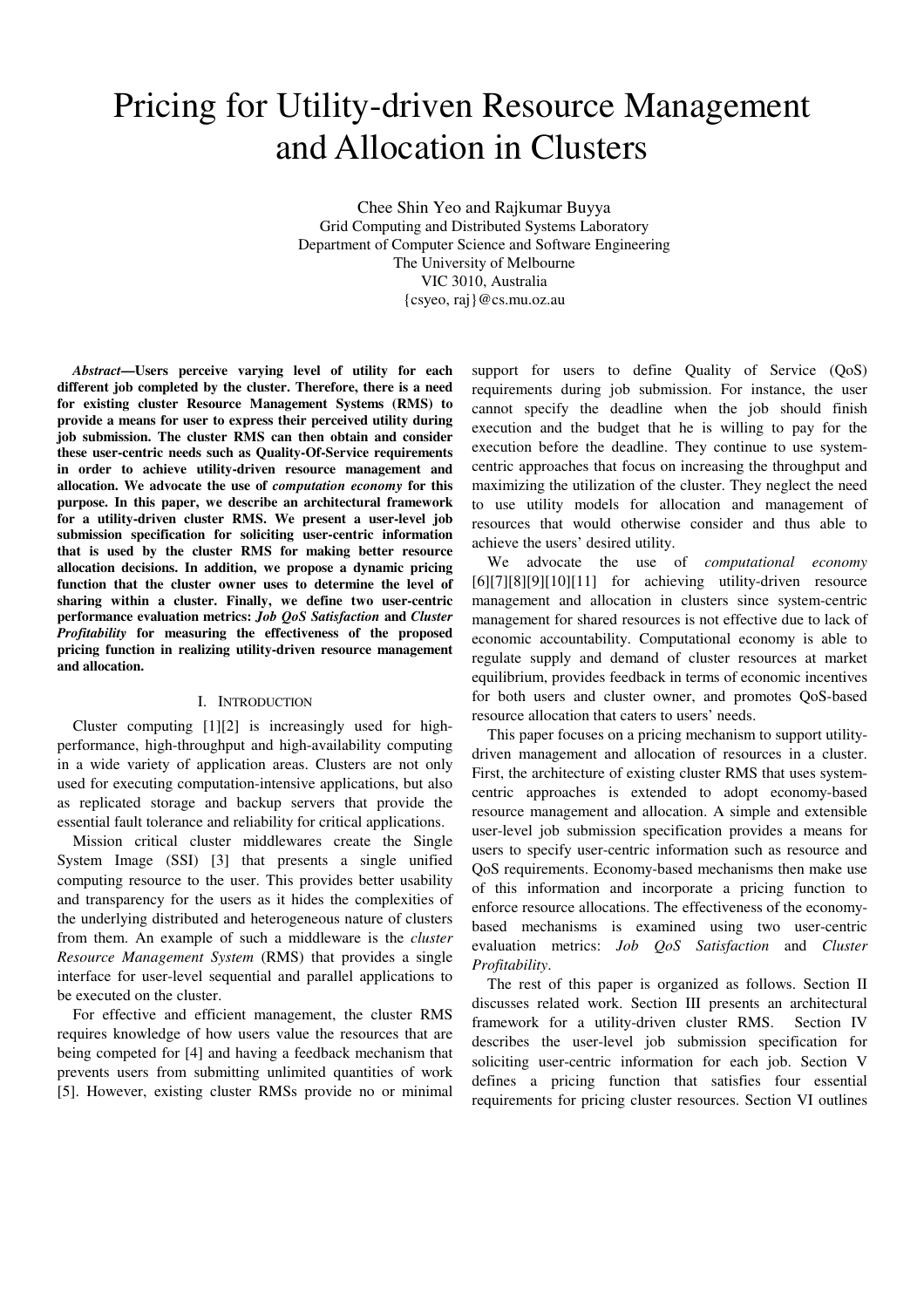the admission control, resource allocation, and job control mechanisms that together enforce the utility to be achieved by the cluster. Section VII discusses performance evaluation results of the proposed pricing function using two user-centric evaluation metrics and Section VIII concludes this paper.

## II. RELATED WORK

There are a number of cluster RMSs such as Condor [12], LoadLeveler [13], Load Sharing Facility (LSF) [14], Portable Batch System (PBS) [15], and Sun Grid Engine (SGE) [16]. But, these existing Cluster RMSs adopt system-centric approaches that optimize overall cluster performance. For example, the cluster RMS aims to maximize processor throughput and utilization for the cluster, and minimize average waiting time and response time for the jobs. But, these systemcentric approaches neglect and thus ignore user-centric required services that truly determine users' needs and utility. There are no or minimal means for users to define QoS requirements and their valuation during job submission so that the cluster RMS can improve the value of utility. We propose an architectural framework for extending these existing cluster RMSs to support utility-driven resource management and allocation, and describes how economy-based mechanisms can be incorporated to achieve that.

Maui [17] is an advanced scheduler that supports configurable job prioritization, fairness policies and scheduling policies to maximize resource utilization and minimize job response time. It provides extensive options for the administrator to configure and define various priorities of jobs to determine how resources are allocated to jobs. Maui also allows user to define QoS parameters for jobs that will then be granted additional privileges and supports advance reservation of resources where a set of resources can be reserved for specific jobs at a particular timeframe. In addition, Maui can be integrated as the scheduler for traditional cluster RMS such as Loadleveler, LSF, PBS and SGE. But, Maui does not provide economic incentives for users to submit jobs with lower priority or QoS requirements and cluster owner to share resources.

REXEC [10] is a remote execution environment for a campus-wide network of workstations, which forms part of the Berkeley Millennium Project. REXEC allows the user to specify the maximum rate (credits per minute) that he is willing to pay for processor time. The REXEC client then selects a computation node that matches the user requirements and executes the application directly on it. It uses a proportional resource allocation mechanism that allocates resources to jobs proportional to the user valuation irrespective of their job needs. However, our economy-based resource allocation mechanism prioritizes and allocates resources to jobs based on the QoS needs of each job. We allocate resources proportionally to jobs with respect to their required QoS such as deadline rather than user valuation so that more jobs are

completed with their QoS fulfilled.

Libra [11] is an initial work done that successfully demonstrates that an economy-based scheduler is able to deliver more utility to users compared to traditional scheduling policies. Libra allows users to specify QoS requirements and allocates resources to jobs proportional to their specified QoS requirements. Thus, Libra can complete more jobs with their QoS requirements satisfied as compared to system-centric scheduling policies that do not consider various QoS needs of different jobs. Currently, Libra computes a static cost that provides incentives for jobs with a more relaxed deadline so as to encourage users to submit jobs with a longer deadline. But, Libra does not consider the actual supply and demand of resources, thus users can continue to submit unlimited amount of jobs into the cluster if they have the budget. In this paper, we propose an enhanced pricing function that satisfies four essential requirements for pricing of cluster resources and prevents the cluster from overloading.

#### III. ARCHITECTURAL FRAMEWORK

We describe an architectural framework for extending an existing system-centric cluster RMS to support utility-driven resource management and allocation. Fig. 1 shows the architectural framework for a utility-driven cluster RMS. Four additional mechanisms: Pricing, Economy-based Admission Control, Economy-based Resource Allocation, and Job Control (shaded in Fig. 1) are to be implemented as pluggable components into the existing cluster RMS architecture to support utility-driven resource management.

A utility-driven cluster RMS needs to determine the cost the user has to pay for executing a job and fulfilling his QoS requirements. This in turn generates economic benefits for the cluster owner to share the cluster resources. We propose a *Pricing* mechanism that employs some pricing function for this purpose. Later in this paper, we discuss a pricing function that aims to be flexible, fair, dynamic and adaptive.

There should also be an admission control mechanism to control the number of jobs accepted into the cluster. If no admission control is implemented, increasing job submissions will result in fewer jobs to be completed with the required OoS due to insufficient cluster resources for too many jobs. We propose an *Economy-based Admission Control* mechanism that uses dynamic and adaptive pricing (determined by the Pricing mechanism) as a natural means for admission control. For example, increasing demand of a particular resource increases its price so that fewer jobs that have sufficiently high budget will be accepted. In addition, our Economy-based Admission Control mechanism also examines the required QoS of submitted jobs to admit only jobs whose QoS can be satisfied.

After a job is accepted, the cluster RMS needs to determine which computation node can execute the job. In addition, if there are multiple jobs waiting to be allocated, the cluster RMS needs to determine which job has the highest priority and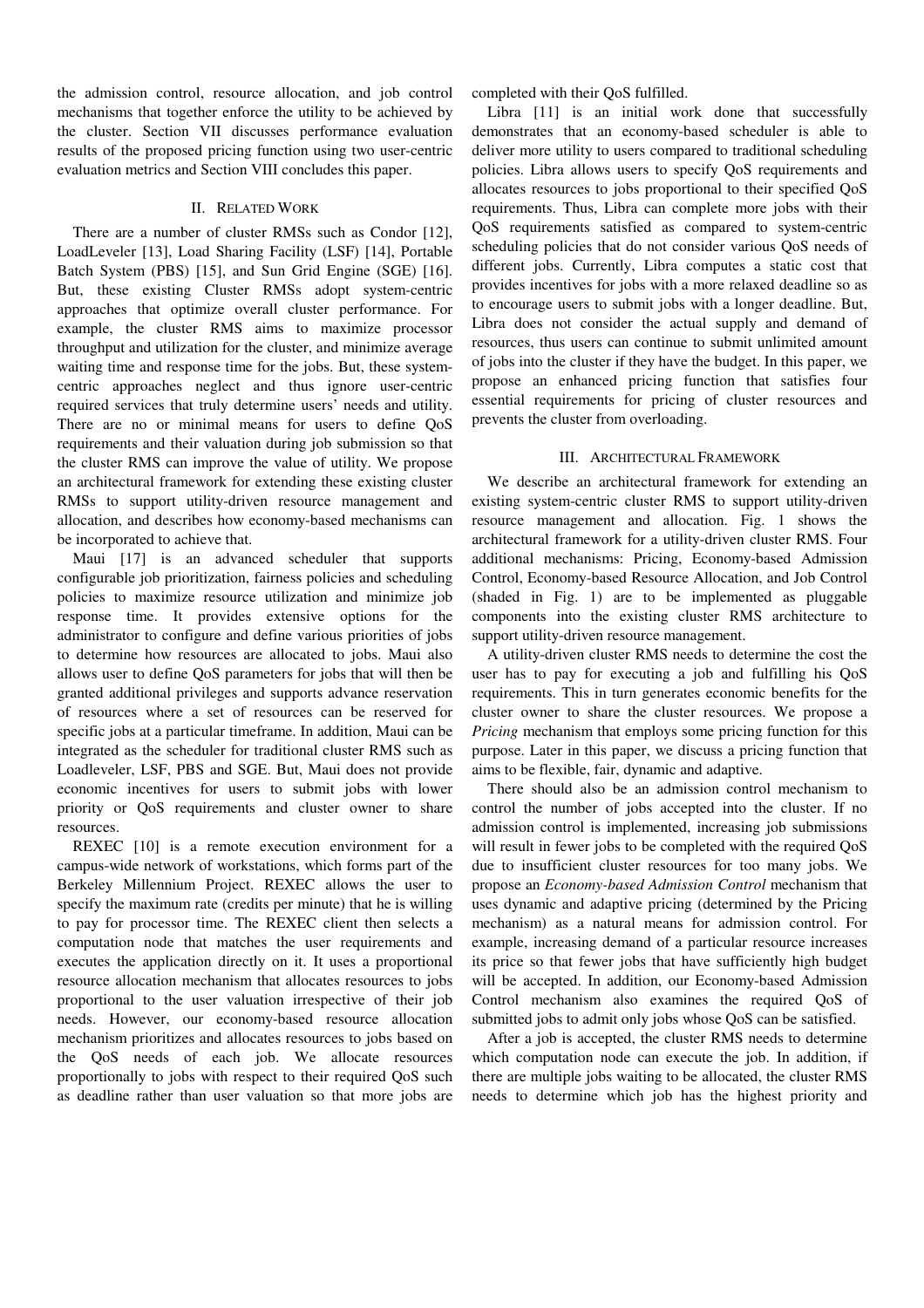

Fig. 1. Architectural framework for a utility-driven cluster RMS. The Economy-based Admission Control mechanism determines whether a job submitted into the cluster should be accepted or rejected and feedback to the user. If accepted, the Economy-based Resource Allocation mechanism determines the best computation node to execute the job. The Job Control mechanism then enforces the resource allocation to ensure that the required utility is achieved.

should be allocated first. We propose an *Economy-based Resource Allocation* mechanism that considers user-centric requirements of jobs such as required resources and QoS parameters like deadline and budget, and allocate resources accordingly to these needs.

After resource allocation, there should be a mechanism to enforce the resource allocation so as to ensure that the required level of utility can be achieved. We propose a *Job Control* mechanism at each computation node that monitors and adjusts the resource allocation if necessary.

As shown in Fig. 1, there are *u* local users who can submit jobs to the cluster for execution. The cluster has a single manager node and *c* computation nodes. The centralized resource manager of the cluster RMS is installed on the manager node to provide the user interface for users to submit jobs into the cluster. The typical flow of a job in a utility-driven cluster RMS (circled numbers in Fig. 1) is as follows:

- 1) A user submits a job to the cluster RMS using the userlevel job submission specification.
- 2) The Economy-based Admission Control mechanism determines whether the job should be accepted or rejected based on the job details and QoS requirements given in the job submission specification and current workload commitments of the cluster. The outcome is feedback to the user.
- 3) If the job is accepted, the Economy-based Resource Allocation mechanism determines which computation node the job is to be allocated to. The job manager is then informed to dispatch the job to the selected computation node.
- 4) The Job Control mechanism administers the execution of the job and enforces the resource allocation.
- 5) The job finishes execution and its execution result is returned to the user.

## IV. USER-LEVEL JOB SUBMISSION SPECIFICATION

We propose a simple generic user-level job submission specification to capture user-centric information defined as follows:

$$
jobi([Segment1] [Segment2] ... [Segments] )
$$
 (1)

Each job *i* submitted to the cluster has a corresponding submission specification comprising of *s* segments. Each segment acts as a category that contains fine-grain parameters to describe a particular aspect of job *i*.

The job submission specification is designed to be extensible such that new segments can be added into the specification and new parameters can be added within each segment. This flexibility can thus allow customization for gathering varying information of jobs belonging to different application models. For instance, a job belonging to a workflow-based application may have a data dependency segment.

Currently, we identify a basic job submission specification that consists of four segments for a sequential computeintensive single-task job:

$$
jobi([JobDetails] [ResourceRequirements][QoSConstraints] [QoSOptimization])
$$
 (2)

The first segment, *JobDetails* describes information pertaining to the job. This provides the cluster RMS with necessary knowledge that may be utilized for more effective resource allocation. One basic example of *JobDetails* is:

1) Estimated execution time  $EE_i$ : the estimated execution time for job *i* on a computation node. We define the execution time  $E_i$  of job *i* as the time period for it to be processed on a computation node provided that it is allocated the node's full proportion of processing power. Thus, the execution time varies on nodes of different hardware and software architecture and does not include any waiting time and communication latency. The execution time can also be expressed in terms of the job length in million instructions  $(MI)$ .

The second segment, *ResourceRequirements* specifies the resources that are needed by the job in order to be executed on a computation node. This facilitates the cluster RMS to determine whether a computation node has the necessary resources to execute the job. Two basic examples of *ResourceRequirements* are:

- 1) Memory size  $MEM_i$ : the amount of local physical memory space needed to execute job *i*.
- 2) Disk storage size *DISK<sup>i</sup>* : the amount of local hard disk space required to store job *i*.

The third segment, *QoSConstraints* states the QoS characteristics that have to be fulfilled by the cluster RMS. This captures user-centric requirements that are necessary to achieve the user's perceived utility. Two basic examples of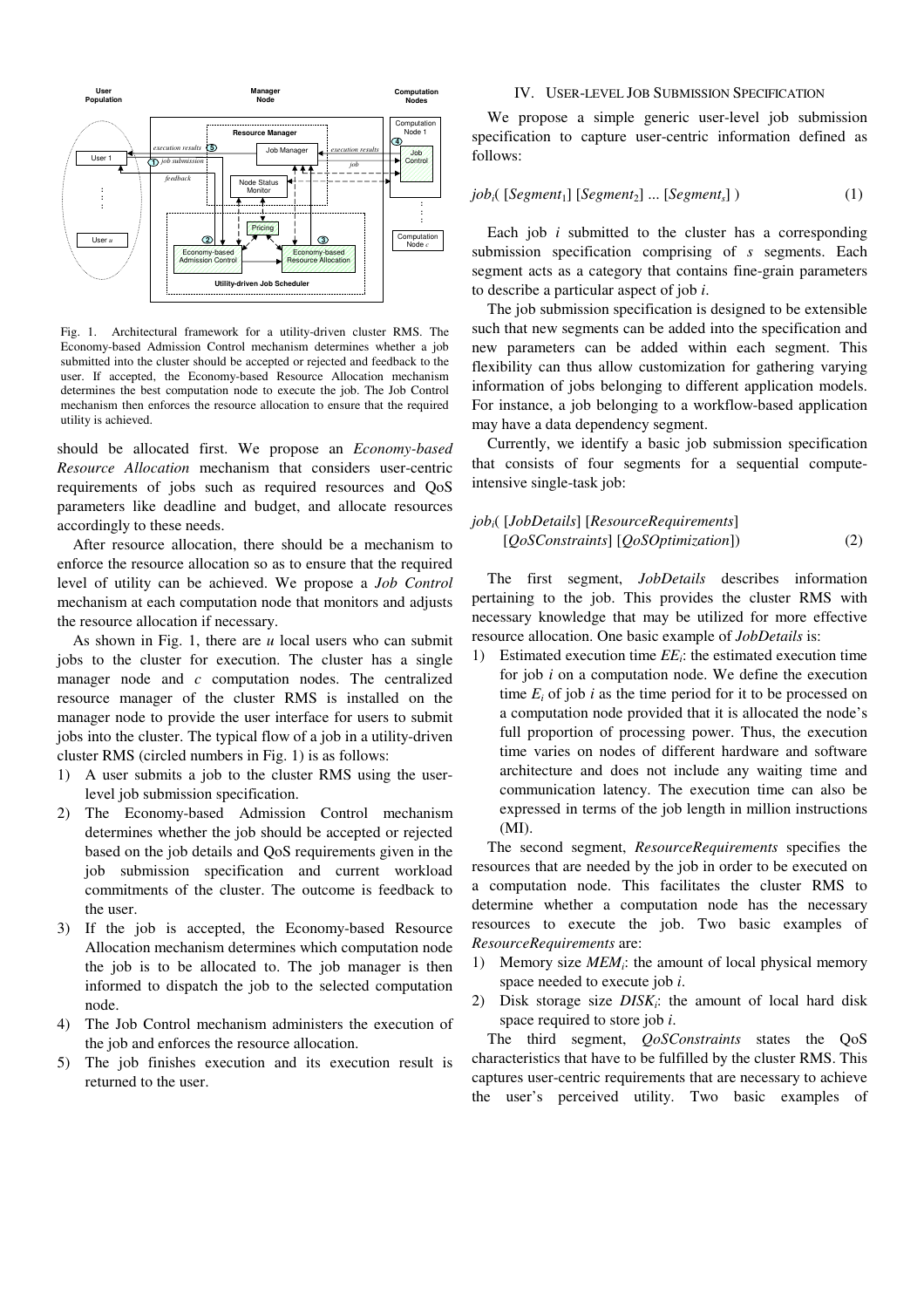*QoSConstraints* are:

- 1) Deadline  $D_i$ : the time period in which job *i* has to be finished.
- 2) Budget  $B_i$ : the budget that the user is willing to pay for job *i* to be completed with the required QoS satisfied.

The fourth segment, *QoSOptimization* identifies which QoS characteristics to optimize. This supports user personalization whereby the user can determine specific QoS characteristics he wants to optimize. Two basic examples of *QoSOptimization* are:

- 1) Finish time  $FT_i$ ; the time when job *i* finishes execution on a computation node. This means that the user wants the job to be finished in the shortest time, but within the specified budget.
- 2) Cost  $C_i$ : the actual cost the user pays to the cluster for job *i* provided that the required QoS is satisfied. This means that the user wants to pay the lowest cost for completing the job.

This example for a sequential compute-intensive single-task job demonstrates the flexibility and effectiveness of the proposed generic user-level job submission specification in soliciting user-centric requirements for different application models. Users are able to express their job-specific needs and desired services that are to be fulfilled by the cluster RMS for each different job. The cluster RMS can utilize these information to determine which jobs have higher priority and allocate resources accordingly so to maximize overall users' perceived utility, thus achieving utility-driven resource management and allocation.

### V. PRICING OF RESOURCES

#### *A. Four Essential Requirements*

We outline four essential requirements for defining a pricing function to price cluster resources. First, the pricing function should be *flexible* so that it can be easily configured by the cluster owner to modify the pricing of resources to determine the level of sharing. Second, the pricing function has to be *fair*. Resources should be priced based on actual usage by the users. This means that users who use more resources pay more than users who use fewer resources. With QoS, users who specify high QoS requirements (such as a short deadline) for using a resource pay more than users who specify low QoS requirements (a long deadline). Third, the pricing function should be *dynamic* such that the price of each resource is not static and changes depending on the cluster operating condition. Fourth, the pricing function needs to be *adaptive* to changing supply and demand of resources so as to compute the relevant prices accordingly. For instance, if demand for a resource is high, the price of the resource should be increased so as to discourage users from overloading this resource and to maintain equilibrium of supply and demand of resources.

#### *B. Pricing Function*

We define a pricing function that is able to satisfy the above mentioned four essential requirements for pricing of cluster resources. Examples of cluster resources that are utilized by a job are processor time, memory size and disk storage size. The pricing function computes the pricing rate  $P_{ij}$  for per unit of cluster resource utilized by job *i* on computation node *j* as:

$$
P_{ij} = (\alpha * PBase_j) + (\beta * PUtil_{ij})
$$
\n(3)

The pricing rate  $P_{ij}$  comprises of two components: a static component based on the base pricing rate *PBase<sup>j</sup>* for utilizing the resource on computation node *j* and a dynamic component based on the utilization pricing rate *PUtilij* of that resource that takes into account job *i*. The factors  $\alpha$  and  $\beta$  for the static and dynamic components respectively provides the flexibility for the cluster owner to easily configure and modify the weightage of the static and dynamic components on the overall pricing rate *Pij* .

The cluster owner specifies the fixed base pricing rate *PBase<sup>j</sup>* for per unit of cluster resource. For instance, *PBase<sup>j</sup>* can be \$1 per second for processor time, \$2 per MB for memory size, and \$10 per GB for disk storage size. *PUtilij* is computed as a factor of *PBase<sup>j</sup>* based on the utilization of the resource on computation node *j* from time  $AT_i$  to  $DT_i$ , where  $AT_i$  is the time when job *i* arrives at the cluster and  $DT_i$  is the deadline time which job *i* has to be completed:

$$
PUtil_{ij} = \frac{RESMax_{j}}{RESFree_{ij}} * PBase_{j}
$$
(4)

*RESMax<sup>j</sup>* is the maximum units of the resource on computation node *j* from time  $AT_i$  to  $DT_i$ . RESFree<sub>ij</sub> is the remaining free units of the resource on computation node *j* from time  $AT_i$  to  $DT_i$ , after deducting units of resource committed for other current executing jobs and job *i* from the maximum units of the resource:

$$
RESFree_{ij} = RESMax_j - \left(\sum_{k=1}^{Raccept_j} RES_k\right) - RES_i
$$
 (5)

For *n* jobs submitted to the cluster,  $n_{accept}$  jobs are accepted for execution by the admission control. If there is no admission control,  $n_{accept} = n$ . We define  $n_{accept}$  to be  $n_{accept}$  jobs that are executing on computation node *j* from time  $AT_i$  to  $DT_i$ . Our Economy-based Admission Control and Resource Allocation mechanisms first check that there is sufficient resource on node *j* before computing its pricing rate *Pij* so that *RESFreeij* is always positive.

The pricing function computes the pricing rate  $P_{ii}$  for each different resource to be used by job *i* on computation node *j*. Thus, the overall pricing rate of executing job *i* on computation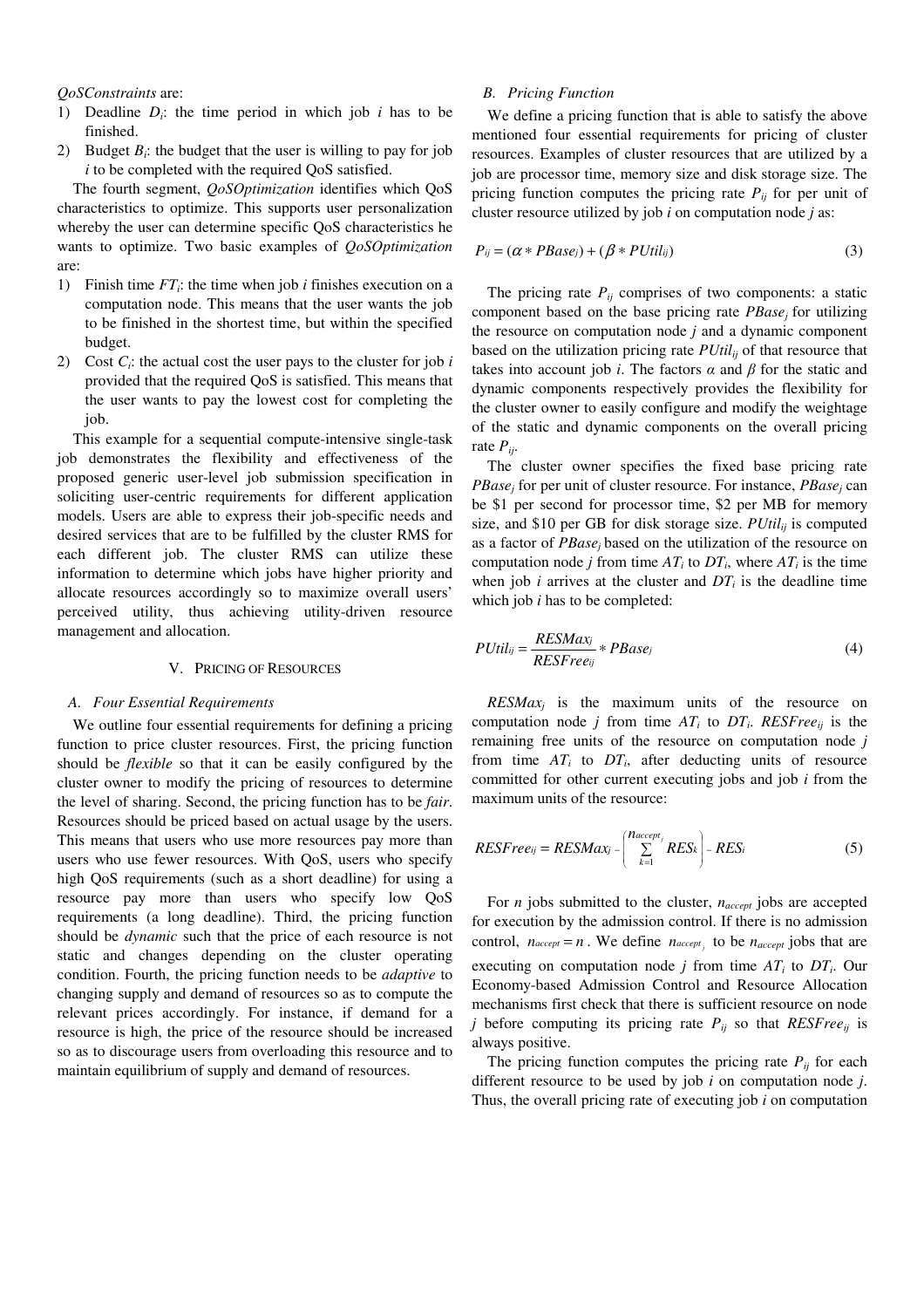node *j* can be computed as the sum of each *Pij* . This fine-grain pricing is fair since jobs are priced based on the amount of different resources utilized. For instance, a compute-intensive job does not require a large disk storage size as compared to a data-intensive job and therefore is priced significantly lower for using the disk storage resource.

The pricing function provides incentives that takes into account both user-centric and system-centric factors. The usercentric factor considered is the amount of a resource *RES<sup>i</sup>* required by job *i*. For example, a low amount of the required resource (a low *RESi*) results in a low pricing rate *Pij* . The system-centric factor taken into account is the availability of the required resource *RESFreeij* on the computation node *j*. For instance, the required resource that is low in demand on node *j* (a high *RESFreeij*) will have a low pricing rate *Pij* .

Libra [11] gives incentives to jobs with long deadlines as compared to jobs with short deadlines irrespective of the cluster workload condition. Instead, our proposed pricing function considers the cluster workload because the utilization pricing rate *PUtilij* considers the utilization of a resource based on the required deadline of job *i* (from time  $AT_i$  to  $DT_i$ ). Consider this example where the user specifies a short deadline and long deadline of 2 and 5 hours respectively to execute a job *i* that requires 10 units of memory size. For the computation node *j*, we assume that the base pricing rate *PBase<sup>j</sup>* is \$1 per unit, there are 100 free units of memory size for each hour of deadline, and there are *naccept* j jobs using 90 units of memory size during both deadlines. So, for a short deadline of 2 hours, *PUtil*<sub>ij</sub> =  $(200/(200-90-10))*1 = $2$  per unit. Whereas, for a long deadline of 5 hours,  $PUtil_{ij}$  = (500/(500 − 90 − 10)) \*1 = \$1.25 per unit which is lower.

Our proposed pricing function is dynamic since the overall pricing rate of a job varies depending on the availability of each resource on different computation nodes for the required deadline. It is also adaptive as the overall pricing rate is adjusted automatically depending on the current supply and demand of resources to either encourage or discourage job submission.

#### VI. MECHANISMS FOR ENFORCING REQUIRED UTILITY

We enhance the admission control and resource allocation mechanisms from Libra [11] to incorporate the proposed userlevel job submission specification that solicits fine-grain usercentric information for jobs and the proposed pricing function that computes dynamic and adaptive pricing for resources.

## *A. Economy-based Admission Control and Resource Allocation*

We consider utility-driven resource management and allocation in a simplified cluster operating environment with the following assumptions:

1) The users submit only sequential compute-intensive singletask jobs into the cluster for execution.

- 2) The estimated execution time of each job is known and given during job submission and is correct. We envision that the nature of the jobs submitted enables their execution time to be predicted in advance based on means such as past execution history.
- 3) The QoS requirements specified by the user during job submission do not change after the job is accepted.
- 4) The cluster RMS is the only gateway for users to submit jobs to the cluster. In other words, all computation nodes in the cluster are dedicated for executing jobs that can only be assigned by the cluster RMS. This also implies that the cluster RMS has the full knowledge of allocated workload currently in execution and the resources available on each computation node.
- 5) The computation nodes can be homogeneous (have the same hardware architectures) or heterogeneous (have different hardware architectures). For heterogeneous computation nodes, the estimated execution time is translated to its equivalent on the allocated computation node.
- 6) The underlying operating system at the computation nodes supports time-shared execution mechanism. A time-shared execution mechanism allows multiple jobs to be executed on a computation node at the same time. Each job shares processor time by executing within assigned processor time partitions.

Currently, our enhanced Economy-based Admission Control and Resource Allocation mechanisms use a simplified version of the job submission specification in (2) that excludes the *QoSOptimization* segment for the sequential compute-intensive single-task jobs:

1) *JobDetails*:

a. Estimated execution time *EE<sup>i</sup>*

- 2) *ResourceRequirements*:
	- *a.* Memory size *MEM<sup>i</sup>*
	- *b.* Disk storage size *DISK<sup>i</sup>*
- 3) *QoSConstraints*:
	- a. Deadline *D<sup>i</sup>*
	- b. Budget  $B_i$

In addition, it only considers a single cluster resource which is the processor time utilized by the job. In this case, the proposed pricing function only computes the pricing rate for the processor time resource. So, *RESFreeij* which is the free processor time resource on computation node *j* from time *AT<sup>i</sup>* to  $DT_i$ , excluding the estimated execution time  $EE_k$  used by other current executing jobs and *EE<sup>i</sup>* by job *i* is defined as:

$$
RESFree_{ij} = RESMax_j - \left(\sum_{k=1}^{Naccept_j} EE_k\right) - EE_i
$$
 (6)

Our enhanced Economy-based Admission Control and Resource Allocation mechanisms determine whether a job can be accepted or rejected based on three criteria: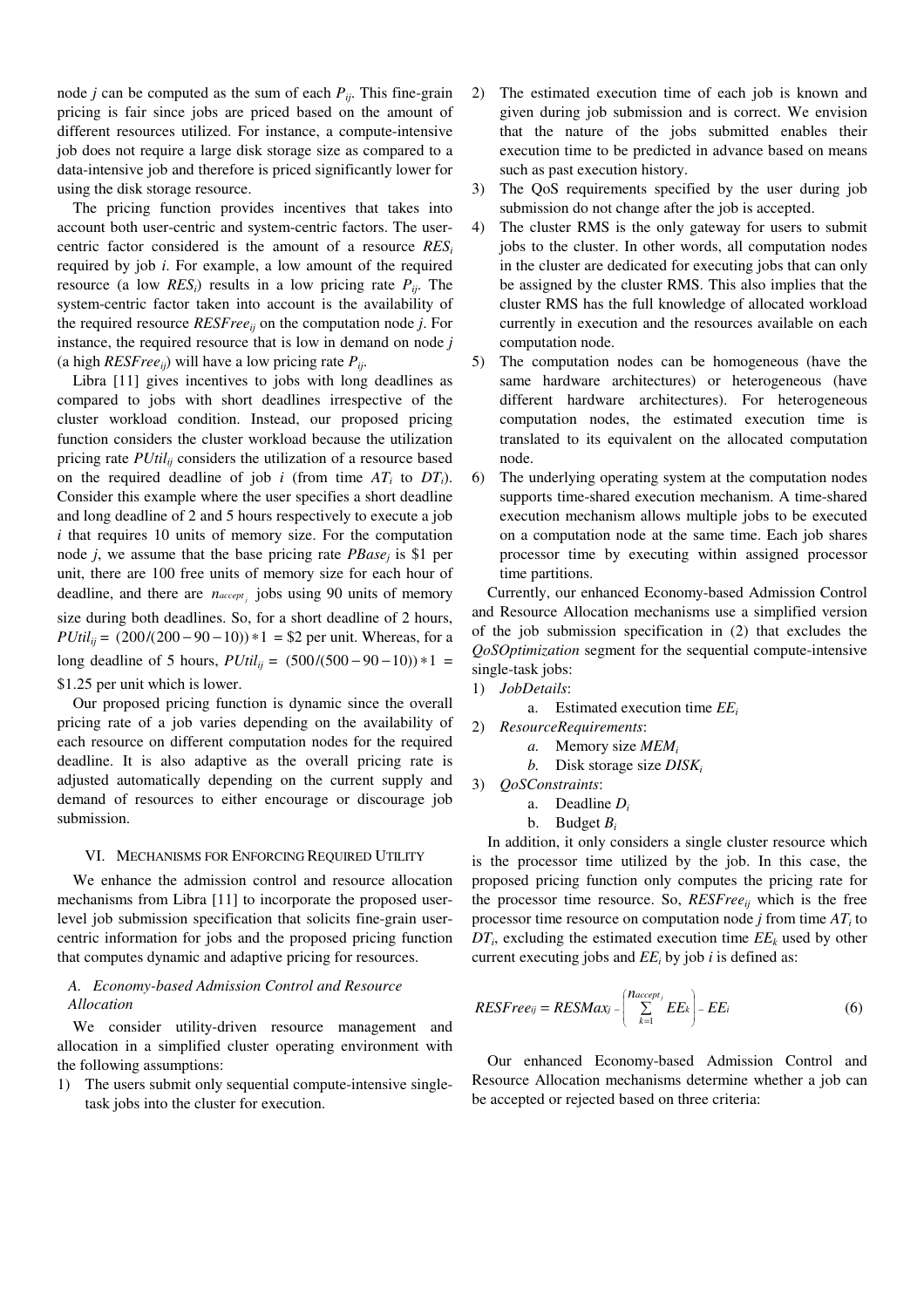Algorithm 1. Pseudo-code for Economy-based Admission Control and Resource Allocation mechanisms.

|    | Resource Anocation mechanisms.                                                |
|----|-------------------------------------------------------------------------------|
| 1  | for $i \leftarrow 0$ to c do                                                  |
| 2  | if node j has required resources then                                         |
| 3  | place node <i>i</i> in <i>ListResReq<sub>i</sub></i> ;                        |
| 4  | endif                                                                         |
| 5  | endfor                                                                        |
| 6  | <b>if</b> ListResReq <sub>i</sub> is empty <b>then</b>                        |
| 7  | reject job i with cannot_meet_resources message;                              |
| 8  | else                                                                          |
| 9  | <b>for</b> $i \leftarrow 0$ to ListResReq <sub>i</sub> _size – 1 <b>do</b>    |
| 10 | <b>if</b> node <i>j</i> can finish job <i>i</i> with $EE_i$ before $DT_i$ and |
|    | node <i>i</i> has required resources for $EE_i$ then                          |
| 11 | compute $P_{ii}$ ;                                                            |
| 12 | place node <i>i</i> in <i>ListDeadline<sub>i</sub></i> ;                      |
| 13 | endif                                                                         |
| 14 | endfor                                                                        |
| 15 | <b>if</b> ListDeadline <sub>i</sub> is empty <b>then</b>                      |
| 16 | reject job <i>i</i> with cannot_meet_deadline message;                        |
| 17 | else                                                                          |
| 18 | sort <i>ListDeadline</i> by <i>RESFree</i> <sub>ii</sub> in ascending order;  |
| 19 | <b>for</b> $j \leftarrow 0$ to ListDeadline <sub>i</sub> _size – 1 <b>do</b>  |
| 20 | if $EE_i * P_{ij} \leq B_i$ then                                              |
| 21 | accept and allocate job $i$ to node $j$ ;                                     |
| 22 | break;                                                                        |
| 23 | endif                                                                         |
| 24 | endfor                                                                        |
| 25 | reject job <i>i</i> with cannot_meet_budget message;                          |
| 26 | endif                                                                         |
| 27 | endif                                                                         |
|    |                                                                               |

| Algorithm 2. Pseudo-code for Job Control mechanism. |
|-----------------------------------------------------|
|                                                     |

|   | <b>for</b> all job <i>i</i> executing on computation node <i>j</i> <b>do</b>                       |
|---|----------------------------------------------------------------------------------------------------|
| 2 | get processor clock time $clockCPU_{ii}$ completed so far by node j                                |
|   | for job $i$ ;                                                                                      |
| 3 | get wall clock time <i>clockWall<sub>i</sub></i> currently taken by job <i>i</i> ;                 |
| 4 | $EE$ i – clock $CPU_{ij}$<br>set processor time partition $Partition_{ii} =$<br>$Di - clock Walli$ |

- **5 endfor**
- 1) Resources required by the job to be executed
- 2) Deadline that the job has to be finished
- 3) Budget to be paid by the user for the job to be finished within the deadline

Algorithm 1 shows the pesudo-code for the enhanced Economy-based Admission Control and Resource Allocation mechanisms using the proposed pricing function. First, the Admission Control mechanism determines whether there are any computation nodes that can fulfill the specified resource requirements for job *i* (line 1–7). This rejects jobs that require more resources than that can be supported by the cluster. Then, the Admission Control mechanism determines whether there are any of these computation nodes that can fulfill the required deadline time *DT<sup>i</sup>* and has the required resources for job *i* with estimated execution time *EE<sup>i</sup>* (line 9–16). Each computation node *j* that has the required resources and can fulfill the required deadline time  $DT_i$  also computes the pricing rate  $P_{ij}$ for utilizing the processor time resource (line 11). These computation nodes are then sorted in ascending order using *RESFreeij* in (6) (line 18). The first computation node *j* in the sorted list that is within the specified budget  $B_i$  is allocated the

job *i* (line 19–25). This ensures that each computation node is allocated jobs to their maximum capacity so that more jobs can be accepted and completed within their required deadline.

#### *B. Job Control*

The Job Control mechanism at each computation node needs to enforce the QoS of a job so as to ensure that the job can finish with the required utility. Currently, we only consider enforcing a single QoS which is the deadline. We adopt the time-shared job control mechanism from Libra [11] that implements proportional-share resource allocation based on the required deadline of the job. The Job Control mechanism computes the initial processor time partition for a newly started job and then periodically updates processor time partitions for all current executing jobs to enforce that their deadline can be satisfied.

Algorithm 2 shows the pesudo-code for the Job Control mechanism that computes the processor time partition for each job *i* that is executing on a computation node *j*. The job control updates new processor time partition for every executing jobs based on the processor clock time completed so far and the actual wall clock time taken with respect to their estimated execution time  $EE_i$  and deadline  $D_i$  (line 1–4).

#### VII. PERFORMANCE EVALUATION

We simulate a cluster and carry out detailed evaluation using both user-centric and system-centric evaluation metrics. We evaluate performance of our proposed Economy-based Admission Control and Resource Allocation with respect to varying cluster workload, varying pricing factor and tolerance against estimation error for estimated execution time.

#### *A. Evaluation Metrics*

We define two user-centric performance evaluation metrics to measure the level of utility achieved by the cluster: Job QoS Satisfaction and Cluster Profitability.

*Job QoS Satisfaction* measures the level of utility for satisfying job requests. A higher Job QoS Satisfaction represents better performance. It is computed as the proportion of *nQoS* jobs whose required QoS (deadline and budget) are fulfilled out of *n* jobs submitted:

$$
Job QoS Satisfactor = nQoS / n
$$
 (7)

 $n_{QoS}$  is  $n_{accept}$  jobs (accepted by the admission control) with their required QoS satisfied. Currently, we only consider two basic QoS parameters: deadline  $D_i$  and budget  $B_i$ . To satisfy  $D_i$ , the finish time must be less than the deadline time, that is  $FT_i \leq DT_i$ . To satisfy  $B_i$ , the actual cost paid by the user must be less than the budget, that is  $C_i \leq B_i$ .

*Cluster Profitability* measures the level of utility for generating economic benefits for the cluster owner. A higher Cluster Profitability denotes better performance. It is computed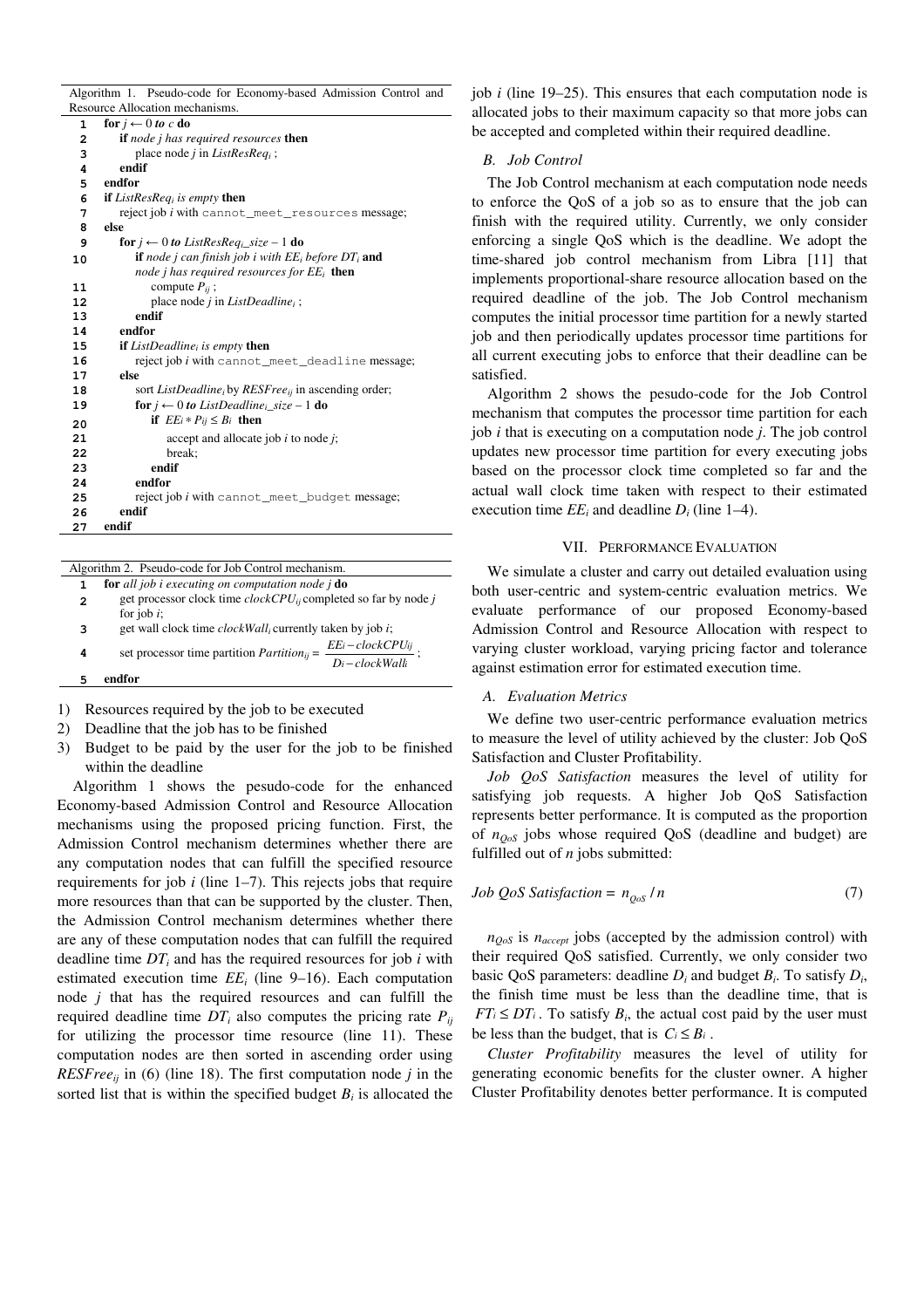as the proportion of profit earned by the cluster out of the total budget of jobs that are accepted for execution:

Cluster Profitability = 
$$
\sum_{i=1}^{Naccept} C_i / \sum_{i=1}^{Naccept} B_i
$$
 (8)

We also use two traditional system-centric performance evaluation metrics: Average Waiting Time and Average Response Time.

*Average Waiting Time* is the average time a job waits in the cluster before it starts execution. A lower Average Waiting Time indicates better performance.

$$
Average \text{ Waiting Time} = \frac{1}{n_{accept}} \sum_{i=1}^{n_{accept}} ST_i - AT_i \tag{9}
$$

 $ST_i$  is the time when job *i* starts execution on a computation node.

*Average Response Time* is the average time a job is completed and results returned to the user. A lower Average Response Time signifies better performance.

$$
Average Response Time = \frac{1}{n_{accept}} \sum_{i=1}^{n_{accept}} FT_i - AT_i
$$
 (10)

#### *B. Experimental Methodology*

We use GridSim [18] to evaluate the performance of the proposed pricing function. GridSim provides an underlying infrastructure that allows construction of simulation models for heterogeneous resources, users, applications and schedulers. GridSim has been used for the design and evaluation of economy-based scheduling algorithms in both cluster [11] and Grid computing [19][20].

We model our proposed utility-driven cluster RMS framework with the enhanced Economy-based Admission Control, Economy-based Resource Allocation and Job Control mechanisms that utilize the proposed user-level job submission specification and pricing function. This is referred to as Libra+\$ in this section.

We also model two other resource allocation mechanisms: First-Come-First-Serve (FCFS) and Libra [11]. For FCFS, we model an existing cluster RMS that does not have admission control to decline jobs if their QoS requirements cannot be satisfied. The time-shared execution mechanism on its computation nodes assign equal shares of processing time among the executing jobs and thus do not enforce the required QoS of each job. We model FCFS to allocate a newly arrived job to the first computation node that finishes all its current executing jobs, based on the assumption that the estimated execution time is provided and is correct.



Fig. 2. Normalized comparison of FCFS, Libra, and Libra+\$. Both Libra and Libra+\$ achieve a substantially higher Job QoS Satisfaction and Cluster Profitability than FCFS. Similarly, both Libra and Libra+\$ have a significantly lower Average Waiting and Response Time than FCFS. This shows the importance of considering and enforcing required QoS of each job.

In order to measure the Cluster Profitability metric, we also model FCFS to incorporate a simple pricing mechanism. The profit of processing a job is only considered when the deadline of the job is met. The user is then charged based on the static base pricing rate *PBase<sup>j</sup>* of using processing time on node *j*, so job *i* has its cost  $C_i = EE_i * PBase_j$ . FCFS is used for comparison so as to examine the benefits of considering and enforcing the required QoS of jobs using our proportionalshare resource allocation based on required QoS (deadline) over traditional resource allocation mechanisms.

Libra [11] uses a pricing function that provides incentives for jobs with a more relaxed deadline to compute a static cost, so job *i* has its cost  $C_i = \gamma * EE_i + \delta * EE_i/D_i$ .  $\gamma$  is a factor for the first component that computes the cost based on the execution time of the job, so that longer jobs are charged more than shorter jobs.  $\delta$  is a factor for the second component that provides incentives for jobs with a more relaxed deadline, so as to encourage users to submit jobs with longer deadlines. Libra is used to evaluate the effectiveness of the proposed pricing function in Libra+\$ for improving utility for the cluster owner.

For the cluster operating environment, we simulate a 13 node cluster called Manjra located at the University of Melbourne. The Manjra cluster has the following characteristics:

- **SPEC** rating: 684
- Number of computation nodes: 13
- Processor type on each computation node: INTEL Pentium4 2-GHz
- Operating System: Linux

For the experiments, we follow a similar experimental methodology in [21] to simulate the following cluster workload that models a high demand for cluster resources where the majority of jobs have short deadlines:

200 jobs with exponentially distributed job inter-arrival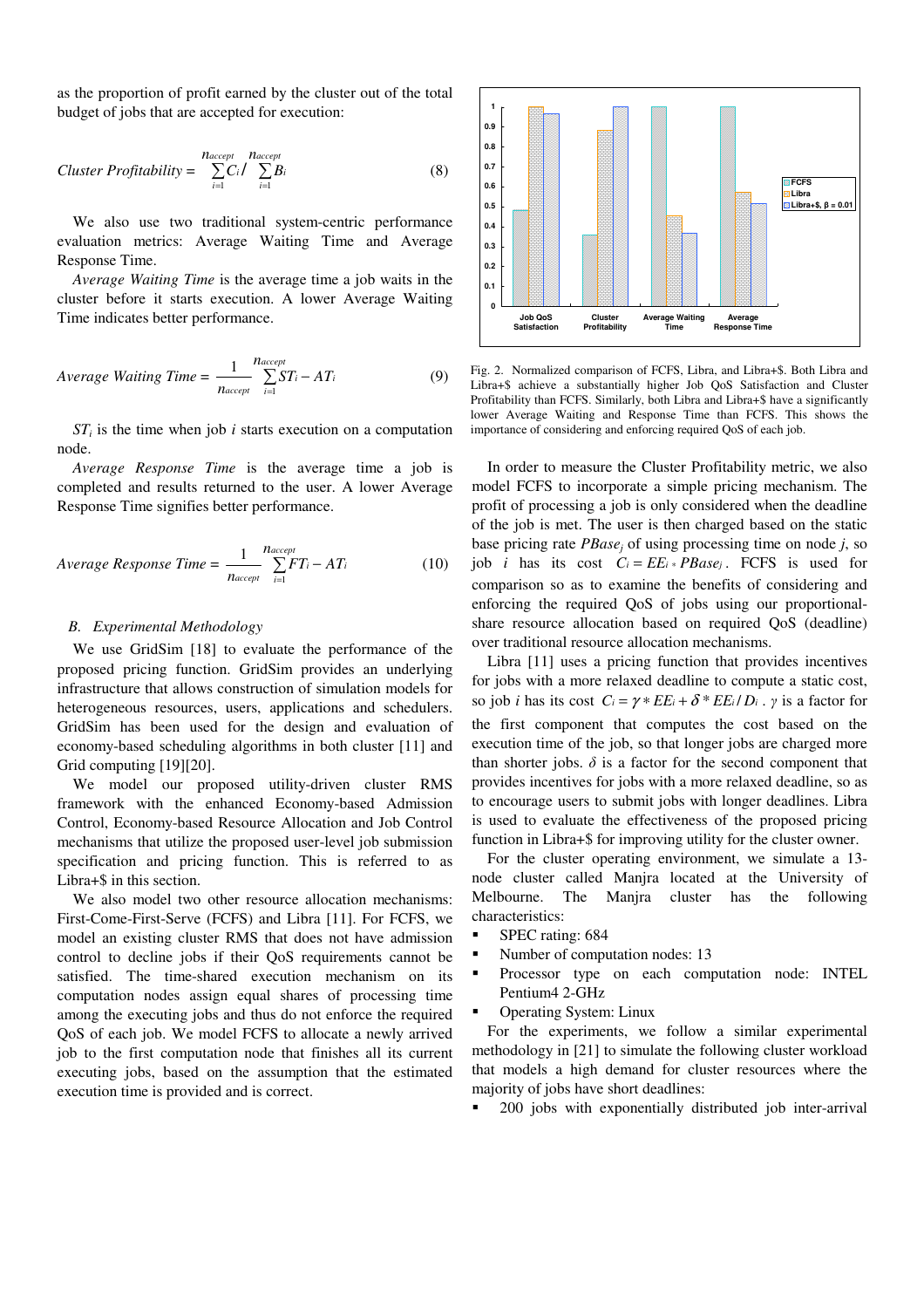

(a) Job QoS Satisfaction (b) Cluster Profitability

Fig. 3. Impact of increasing job execution time. An increasing mean job execution time results in both Libra and Libra+\$ to have significantly higher Job QoS Satisfaction and Cluster Profitability over FCFS. Libra+\$ generates increasing Cluster Profitability for decreasing Job QoS Satisfaction, demonstrating the effectiveness of its pricing function in improving the economic benefit of the cluster owner.

time of mean 0.5 hours and exponentially distributed job execution time  $E_i$  of mean 10 hours

 80% of the 200 jobs belongs to a *high urgency* job class with a low  $D_i/E_i = 1.5$  and a high  $B_i/f(E_i) = 6$ , where  $f(E_i)$  is a function to compute the minimum budget

required for job execution time *E<sup>i</sup>*

- 20% of the 200 jobs belongs to a *low urgency* job class with a high  $D_i/E_i = 6$  and a low  $B_i / f(E_i) = 1.5$
- $D_i$  and  $B_i$  are normally distributed within each high/low  $D_i/E_i$  and  $B_i/f(E_i)$
- The high urgency and low urgency job classes are randomly distributed in arrival sequence
- For Libra+\$, static pricing factor  $\alpha = 1$  and dynamic pricing factor  $\beta = 0.01$

#### *C. Evaluation of FCFS, Libra, and Libra+\$*

We evaluate the three resource allocation mechanisms: FCFS, Libra, and Libra+\$ using the four performance evaluation metrics. Fig. 2 shows their normalized comparison.

For user-centric metrics, both Libra and Libra+\$ are able to achieve substantially higher Job QoS Satisfaction and Cluster Profitability than FCFS since they consider the required QoS (deadline and budget) of each different job and allocate resources proportionally to each job based on the required deadline so that more jobs can be satisfied. However, Libra+\$ has a lower Job QoS satisfaction as compared to Libra. This is because the proposed pricing function computes higher pricing as the cluster workload increases, thus denying jobs with insufficient budget.

On the contrary, the proposed pricing function still generates significantly higher profit than Libra even though fewer jobs are accepted, thus proving its effectiveness in improving the cluster owner's economic benefits. FCFS has the lowest Cluster Profitability as it does not consider and thus fail to fulfill the

required QoS of most jobs.

For system-centric metrics, both Libra and Libra+\$ incurs significantly lower Average Waiting and Response Time than FCFS because their Economy-based Admission Control mechanisms consider the QoS constraints of jobs and filter jobs whose OoS constraints cannot be satisfied. Libra+\$ has lower Average Waiting and Response Time than Libra since fewer jobs are accepted and executed.

#### *D. Varying Cluster Workload*

We examine the performance of Libra+\$ with changing cluster workload. We increase the job execution time to represent increasing workload that would result in jobs failing to meet their required QoS (deadline).

Fig. 3(a) shows that FCFS has a significantly lower Job QoS Satisfaction than both Libra and Libra+\$ with increasing mean job execution time. This demonstrates the importance of considering and enforcing required QoS of jobs and the effectiveness of implementing proportional-share resource allocation based on the required QoS (deadline) to satisfy more jobs. But, Libra+\$ has a lower Job QoS Satisfaction than FCFS when the cluster workload is not high. For example, in Fig. 3(a), Libra+\$ has a lower Job QoS Satisfaction than FCFS when mean job execution time is 6 hours. This is because Libra+\$ declines some jobs due to insufficient budget.

Fig. 3(b) shows that Libra+\$ returns a considerably higher Cluster Profitability than Libra with increasing mean job execution time. This shows the effectiveness of the proposed pricing function in improving the economic benefit of the cluster owner even though Libra+\$ accepts fewer jobs than Libra. As the cluster workload increases, only jobs that can afford the increased pricing are accepted by the Economybased Admission Control mechanism. These fewer higherpriced jobs are able to maintain a higher Cluster Profitability to compensate for a lower Job QoS Satisfaction.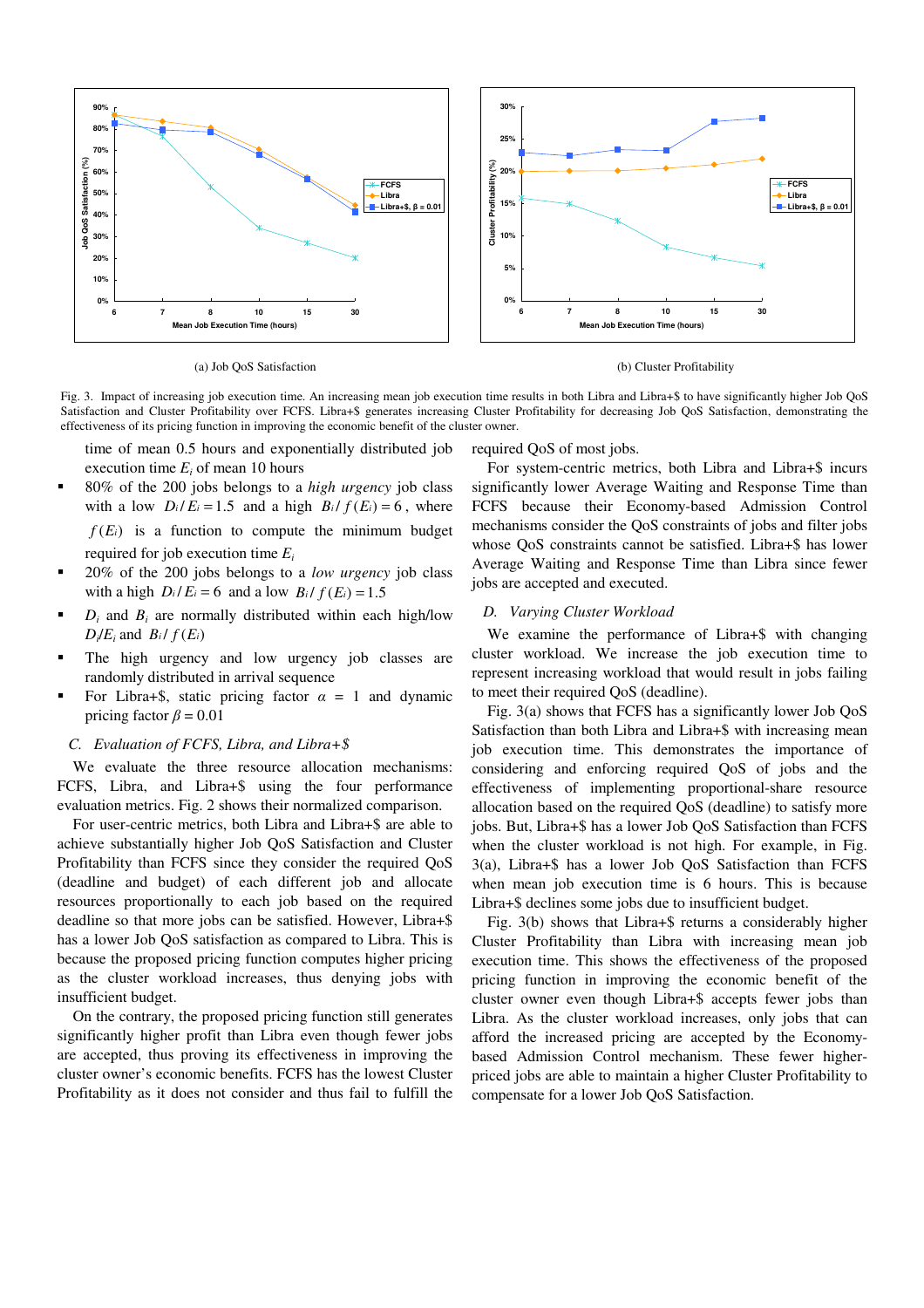

(a) Job QoS Satisfaction (b) Cluster Profitability

Fig. 4. Impact of increasing dynamic pricing factor  $\beta$ . An increasing  $\beta$  for Libra+\$ results in decreasing Job QoS Satisfaction, but increasing Cluster Profitability. The cluster owner can adjust the value of  $\beta$  to determine the level of sharing for the cluster.



(a) Job QoS Satisfaction (b) Cluster Profitability

Fig. 5. Impact of increasing estimation error for estimated execution time  $EE_i$ . A higher dynamic pricing factor  $\beta$  for Libra+\$ provides a higher level of tolerance against estimation errors for both Job QoS Satisfaction and Cluster Profitability.

#### *E. Varying Pricing Factor for Different Level of Sharing*

We study the level of sharing supported by Libra+\$. We increase the dynamic pricing factor  $\beta$  to observe its impact on Libra+\$ in supporting the level of sharing.

Fig. 4(a) shows that an increasing  $\beta$  for Libra+\$ results in decreasing Job QoS Satisfaction, while Fig. 4(b) shows that it results in increasing Cluster Profitability. This demonstrates that the proposed pricing function is able to generate increasing profit even though a decreasing number of jobs are accepted. This is possible since jobs with sufficient budget are executed at a higher cost (due to higher  $\beta$ ) to compensate for accepting fewer jobs due to insufficient budget. Another interesting point to note from Fig. 4(a) is that if  $\beta$  is set too high, the Job QoS Satisfaction can be lower than FCFS due to too many jobs having insufficient budget.

These results show that the dynamic pricing factor  $\beta$  has a significant impact on both Job QoS Satisfaction and Cluster Profitability. A higher  $\beta$  lowers the level of sharing (a lower Job QoS Satisfaction), but increases the economic benefit of the cluster owner (a higher Cluster Profitability). Thus, the cluster owner can determine the level of sharing by adjusting the value of  $\beta$ . This demonstrates the flexibility of the pricing function in enabling the cluster owner to easily configure and determine the level of sharing based on his objective.

#### *F. Tolerance against Estimation Error*

We investigate the tolerance of Libra+\$ against estimation error for estimated execution time *EE<sup>i</sup>* . The estimation error is modeled as an under-estimated value of *EE<sup>i</sup>* so as to examine the impact of delays caused by earlier jobs on later jobs. Delays in earlier jobs may result in later jobs to finish beyond their